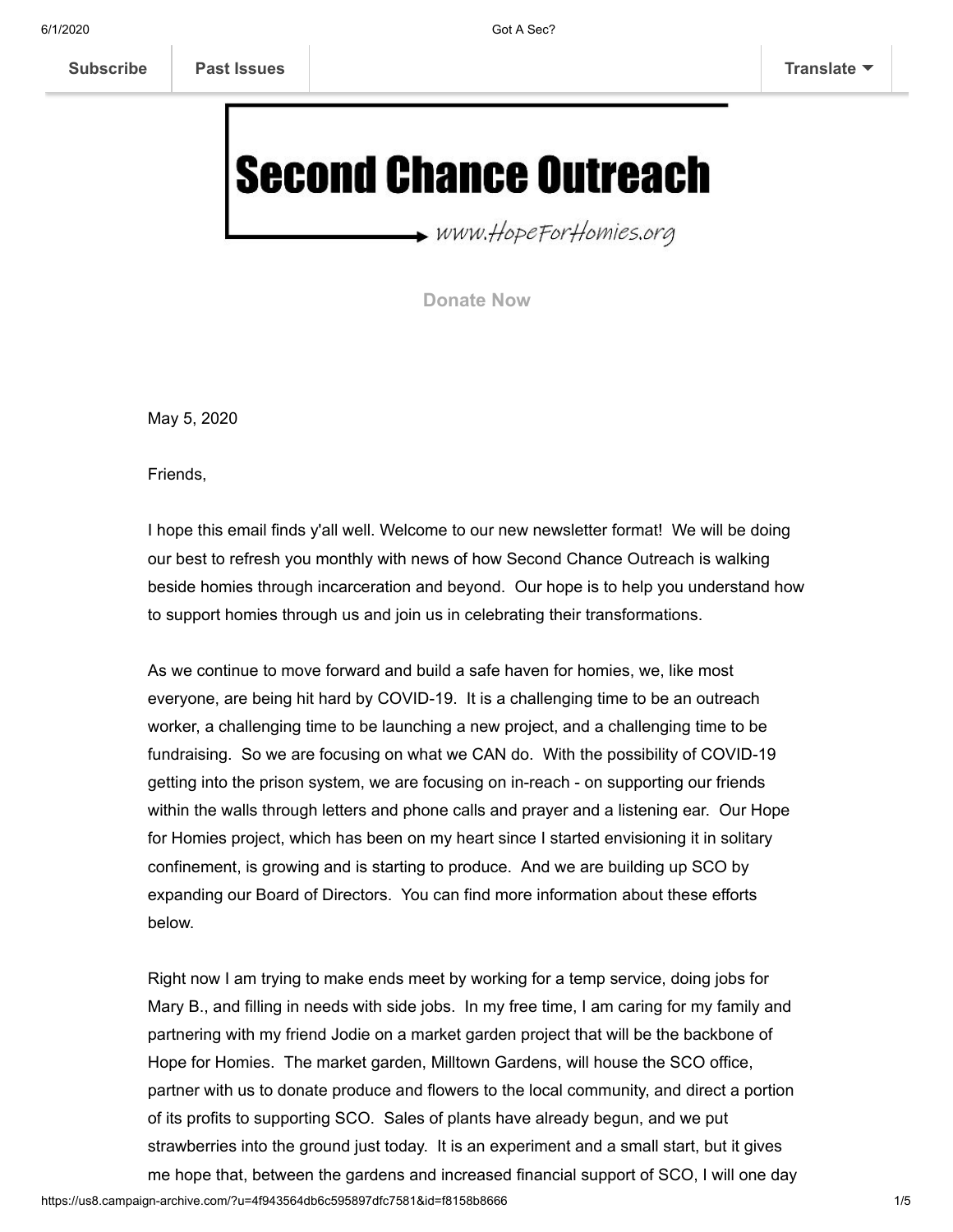In my past, I have spent years at a time in solitary isolation. In those quiet times when anxiety arose from underneath I would shout out to the Lord in fear and confusion of this emotion I hadn't felt before: "Lord Jesus, help me to slow down and catch my breath. Please, God, please." I know our current period of isolation may not be as bad as solitary confinement, but even now we are becoming isolated for fear of placing someone in a position of risking their life and health. But there are simple things that we can do to ease the loneliness that many people are feeling. Please take a second to reach out to someone via text or phone call. I spent years not being able to see my mom because she was deported, and other years without any visits from family or friends. Any time someone wrote me or accepted my collect call it would ease up the darkness of being alone.

So friends, please continue to be safe and take the measures that are needed to keep you, your loved ones and those around you safe as we are doing at SCO. Find the ways you can be light to the world, as we are doing with prison in-reach and Hope For Homies. And take care of yourselves.

Respectfully. **Neaners** 



#### **David Lujano Joins SCO Board**

We are so happy that David Lujano has agreed to join the board of Second Chance Outreach! David is an Instructor/Mentor for the young homies in Green Hill School in Chehalis, Washington. Green Hill School is a juvenile detention center for medium and maximum security juvenile offenders, where our good friends Alex and Manny are serving Juvenile life sentences. David's work with juvenile offenders and his history of being a former homie/inmate make him uniquely qualified to advise us on goal setting,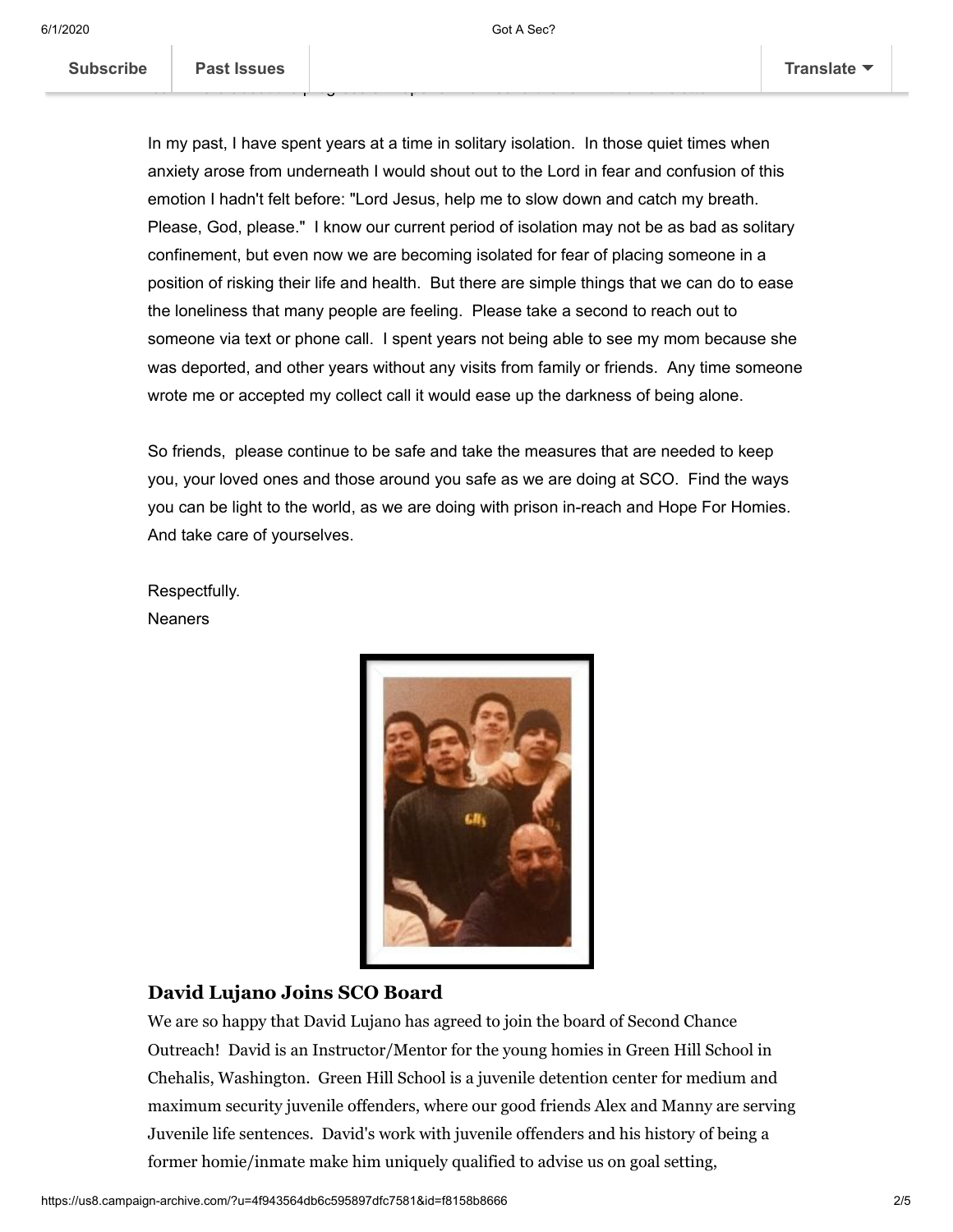transforming his life to God, and now uses his experience to reach those in the margins. Please join us in welcoming David to our team!



reference and mentoring found his way of his way of his former lifestyle through  $\mathbf{r}$ 

#### **Hope for Homies Breaks Ground**

We are teaming up with Milltown Gardens to launch Hope for Homies! This project, where men can find peace and purpose through working in the soil, has been a vision of mine since my time in solitary incarceration. This month we opened sales of plants and plant starts, and just today we started planting our strawberry garden. It will take a lot of time and work to have this project producing enough to cover costs and be able to donate fresh produce and flowers back into the community, but now is the perfect time. With the recent upheaveal of life as we knew it, we anticipate the need for affordable or donated local food to increase. We pray that God will use our project to provide for those in need, support the gardens, and contribute to the mission of SCO.



#### **Upcoming...**

Our next newsletter will introduce you to our homie Michael Koehler, an inmate at the Washington Corrections Center in Shelton, WA. We met Michael last November through our participation in the facility's Hispanic Culture club, of which he is currently the vice president. He will share in his own words a bit about his life and transformation.